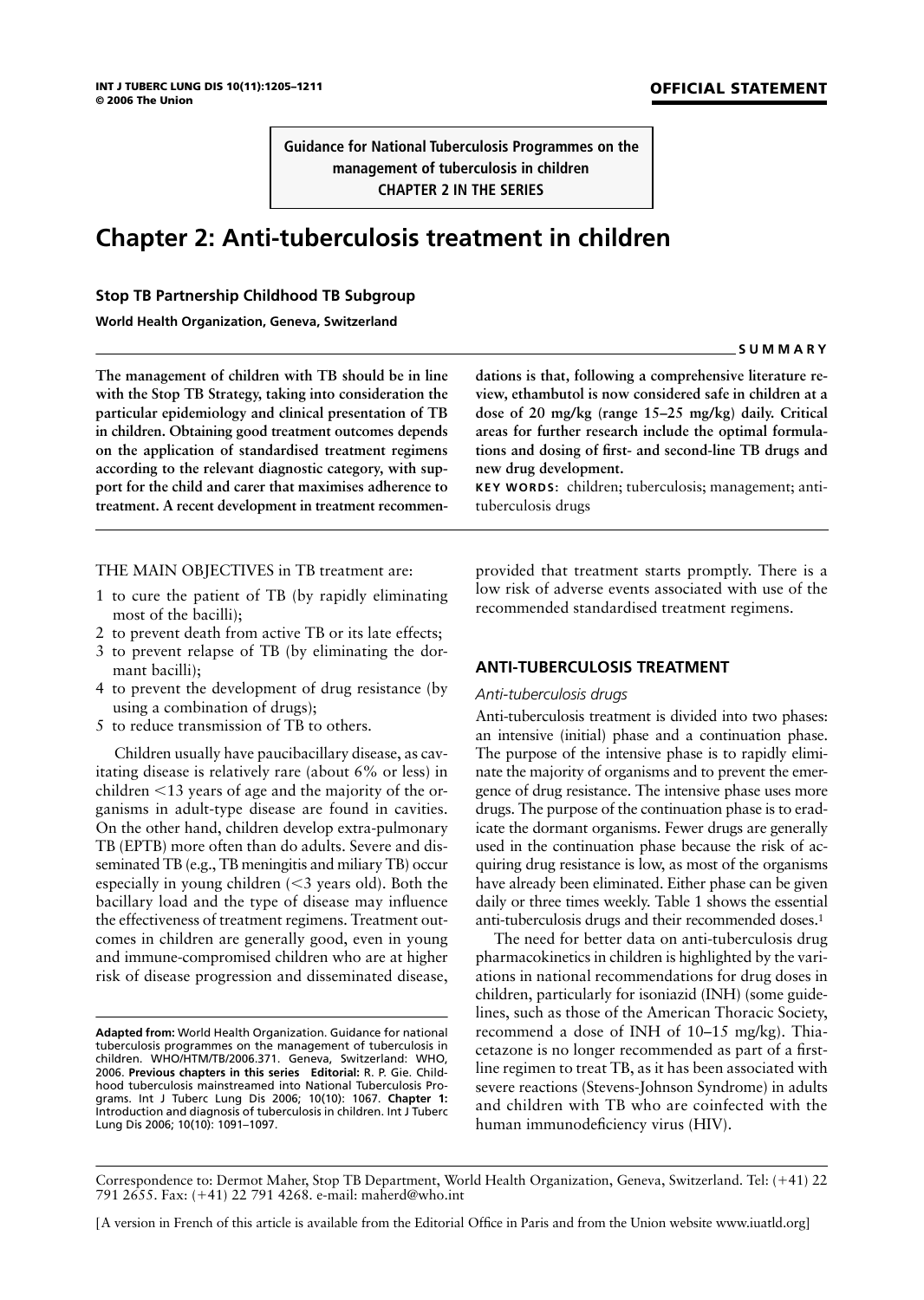| <b>Table 1</b> Doses of first-line anti-tuberculosis drugs in |  |
|---------------------------------------------------------------|--|
| adults and children                                           |  |

|                               | Recommended dose in mg/kg<br>body weight (range) |                                 |  |
|-------------------------------|--------------------------------------------------|---------------------------------|--|
| Essential drug                | Daily                                            | Three times weekly              |  |
| Isoniazid (H)                 | $5(4-6)$<br>max. 300 mg daily                    | $10(8-12)$                      |  |
| Rifampicin (R)                | $10(8-12)$<br>max. 600 mg daily                  | $10(8-12)$<br>max. 600 mg daily |  |
| Pyrazinamide (Z)              | 25 (20-30)                                       | 35 (30-40)                      |  |
| Ethambutol (E)                | Children 20 (15-25)*<br>Adults 15 (15-20)        | $30(25 - 35)$                   |  |
| Streptomycin (S) <sup>+</sup> | $15(12-18)$                                      | $15(12-18)$                     |  |

\* The recommended daily dose of E is higher in children (20 mg/kg) than in adults (15 mg/kg), because the pharmacokinetics are different (peak serum E concentrations are lower in children than in adults receiving the same mg/kg dose). Although E was frequently omitted from treatment regimens for children in the past, due in part to concerns about the difficulty of monitoring for toxicity (particularly for optic neuritis) in young children, a literature review indicates that it is safe in children at a dose of 20 mg/kg (range 15–25 mg/kg) daily.2

† Should be avoided when possible in children because the injections are painful and irreversible auditory nerve damage may occur. The use of S in children is mainly reserved for the first 2 months of treatment of TB meningitis.

## *Treatment regimens*

The recommended treatment regimens for each TB diagnostic category are generally the same for children as for adults. New cases fall under Category I (new smear-positive pulmonary TB; new smear-negative pulmonary TB with extensive parenchymal involvement; severe forms of EPTB; severe concomitant HIV disease) or Category III (new smear-negative pulmonary TB—other than in Category I; less severe forms of EPTB). Most children with TB have uncomplicated (smear-negative) pulmonary/intrathoracic TB or nonsevere forms of EPTB, and therefore fall under diagnostic Category III. Those children with smear-positive pulmonary TB, extensive pulmonary involvement, or severe forms of EPTB (e.g., abdominal or bone/joint TB) fall under diagnostic Category I. Children with TB meningitis and miliary TB deserve special consideration (see below). Previously treated cases fall under diagnostic Category II (previously treated smear-positive pulmonary TB) or IV (chronic and multidrug resistant [MDR] TB). Table 2 shows the recommended treatment regimens for each treatment category, based on the best available evidence.

There is a standard code for TB treatment regimens, which uses an abbreviation for each anti-tuberculosis drug. A regimen consists of two phases. The number in front of each phase represents the duration of that phase in months. A subscript number (e.g., 3) following a letter (drug abbreviation) is the number of doses per week of that drug. If there is no subscript number following a letter, treatment with that drug is daily. An alternative drug (or drugs) appears as a letter (or letters) in parentheses.

# *Example: 2HRZ/4H3R3*

The *initial phase* is 2HRZ. The duration of the initial phase is 2 months. Drug treatment is daily (no sub-

**Table 2** Recommended treatment regimens for each diagnostic category

| TB<br>diagnostic |                                                                                                                                                                                                                | Regimen (daily or 3 times weekly)*                                                                                   |                         |  |
|------------------|----------------------------------------------------------------------------------------------------------------------------------------------------------------------------------------------------------------|----------------------------------------------------------------------------------------------------------------------|-------------------------|--|
| category         | TB cases                                                                                                                                                                                                       | Intensive phase                                                                                                      | Continuation phase      |  |
| Ш                | New smear-negative pulmonary TB<br>(other than in category I)<br>Less severe forms of EPTB                                                                                                                     | $2HRZ^+$                                                                                                             | 4HR or 6HE              |  |
|                  | New smear-positive pulmonary TB<br>New smear-negative pulmonary TB<br>with extensive parenchymal involvement<br>Severe forms of EPTB (other than<br>TB meningitis-see below)<br>Severe concomitant HIV disease | 2HRZE                                                                                                                | 4HR or 6HE <sup>+</sup> |  |
|                  | TB meningitis                                                                                                                                                                                                  | 2RHZS <sup>§</sup>                                                                                                   | 4RH                     |  |
| II               | Previously treated smear-positive<br>pulmonary TB:<br>— relapse<br>-treatment after interruption<br>-treatment failure                                                                                         | 2HRZES/1HRZE                                                                                                         | 5HRE                    |  |
| IV               | Chronic and MDR-TB                                                                                                                                                                                             | Specially designed standardised or<br>individualised regimens (see<br>treatment quidelines for MDR-TB <sup>3</sup> ) |                         |  |

\*Direct observation of drug administration is recommended during the initial phase of treatment and whenever the continuation phase contains R.

† In comparison with the treatment regimen for patients in diagnostic category I, E may be omitted during the initial phase of treatment for patients with non-cavitary, smear-negative pulmonary TB who are known to be HIV-negative, patients known to be infected with fully drug-susceptible bacilli and young children with primary TB.

<sup>‡</sup> This regimen (2HRZE/6HE) may be associated with a higher rate of treatment failure and relapse compared with the 6-month regimen with R in the continuation phase. § In comparison with the treatment regimen for patients in diagnostic category I, S replaces E in the treatment of TB

meningitis. TB = tuberculosis; H = isoniazid; R = rifampicin; Z = pyrazinamide; E = ethambutol; EPTB = extra-pulmonary TB; HIV =

human immunodeficiency virus;  $S =$  streptomycin; MDR-TB = multidrug resistant TB.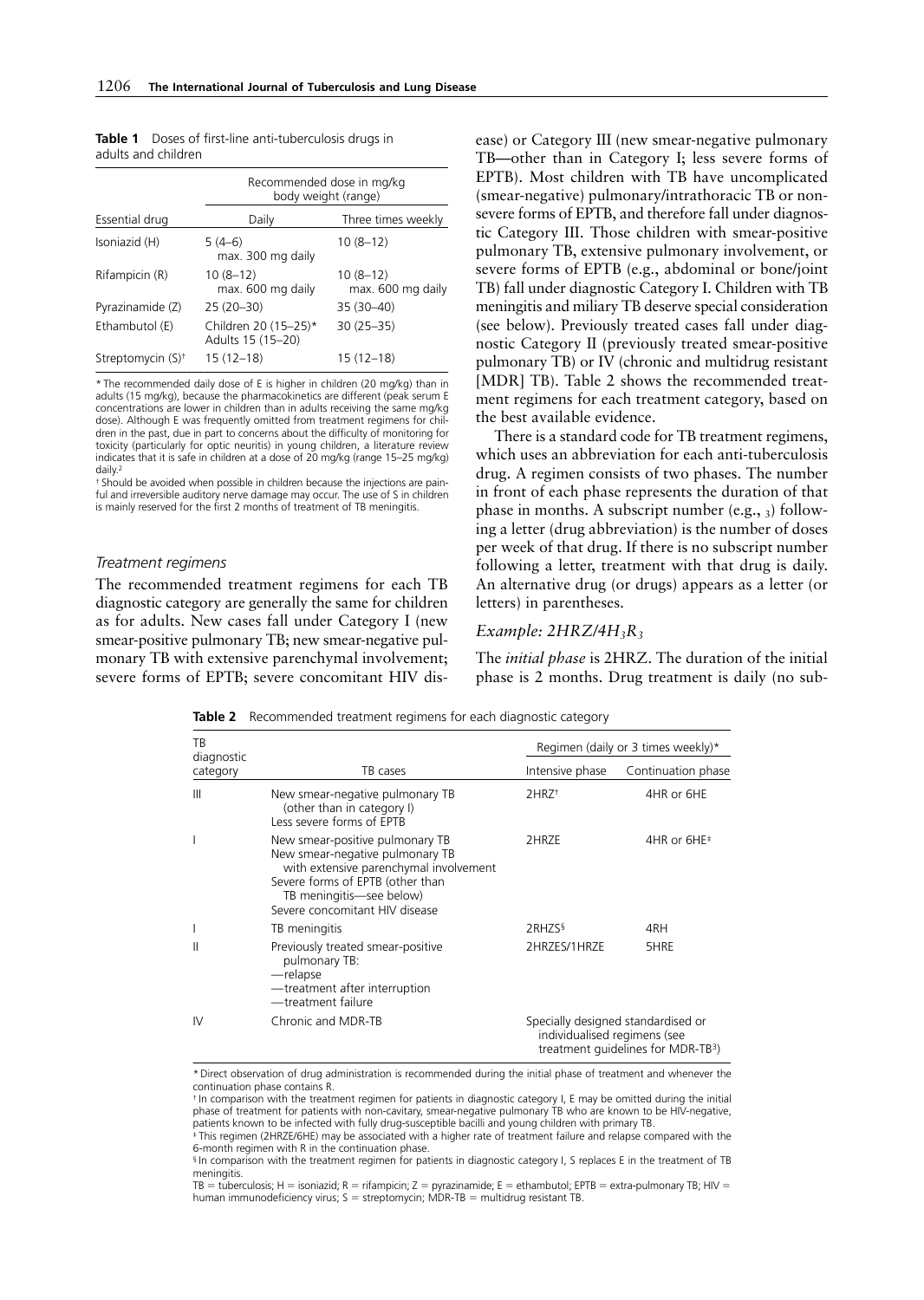script numbers after the letters) with INH (H), rifampicin (R, RMP) and pyrazinamide (Z, PZA).

The *continuation phase* is 4H3R3. The duration of the continuation phase is 4 months, with H and R given three times weekly (number in subscript after the letters).

## *Adjunctive treatment with corticosteroids*

Corticosteroids may be used for the management of some complicated forms of TB, e.g., tuberculous meningitis (TBM), the complications of airway obstruction by TB lymph glands, and TB pericarditis. In advanced TBM cases, corticosteroids have been shown to improve survival and reduce morbidity, and are thus recommended in all cases of TBM. The drug most frequently used is prednisone, in a dosage of 2 mg/kg/ day (maximum dosage 60 mg/day) for 4 weeks. The dose should then be slowly reduced (tapered off) over 1–2 weeks before stopping.

# **TREATMENT ADMINISTRATION AND ADHERENCE**

Children, their parents and other family members and other care givers should be educated about TB and the importance of completing treatment. The support of the child's parents and immediate family is vital to ensure a satisfactory outcome of treatment. Preferably someone other than the child's parent or immediate family should observe or administer treatment. All children should receive treatment free of charge, whether or not the child is smear-positive at diagnosis. Fixed-dose combinations (FDCs) should be used whenever possible to improve simplicity and adherence. Patient treatment cards are recommended for documenting treatment adherence.

Children with severe forms of TB should be hospitalised for intensive management where possible. Conditions that merit hospitalisation include: 1) TB meningitis and miliary TB, preferably for the first 2 months, 2) any child with respiratory distress, 3) spinal TB and 4) severe adverse events, such as clinical signs of hepatotoxicity (e.g., jaundice). If it is not possible to ensure good adherence and treatment outcome as an out-patient, some children may require hospitalisation for social or logistical reasons.

## **FOLLOW-UP**

Ideally, each child should be assessed by the National Tuberculosis Programme (NTP) (or those designated by the NTP to provide treatment) at least at the following intervals: 2 weeks after treatment initiation, at the end of the intensive phase, and every 2 months until treatment completion. The assessment should include, at a minimum, a symptom assessment, an assessment of adherence, enquiry about any adverse events, and weight measurement. Medication dosages should be adjusted to account for any weight gain. Adherence should be

assessed by reviewing the treatment card. A follow-up sputum smear for microscopy at 2 months should be obtained for any child who was smear-positive at diagnosis. Follow-up chest radiographs are not routinely required in children, particularly as many children will have a slow radiological response to treatment. A child who is not responding to TB treatment should be referred for further assessment and management. These children may have drug-resistant TB, an unusual complication of pulmonary TB, other causes of lung disease, or problems with treatment adherence.

The NTP is responsible for organising treatment in line with the Stop TB Strategy, and ensuring the recording and reporting of cases and their outcomes. Good communication is necessary between the NTP and clinicians treating children with TB. Adverse events noted by clinicians should be reported to the NTP.

#### *Immune reconstitution*

Sometimes referred to as a paradoxical reaction, this temporary exacerbation of symptoms, signs or radiographic manifestations sometimes occurs after beginning anti-tuberculosis treatment. This can simulate worsening disease, with fever, and increased size of lymph nodes or tuberculomas. Immune reconstitution can be brought about by improved nutritional status or by the anti-tuberculosis treatment itself. Clinical deterioration due to immune reconstitution can occur after initiation of antiretroviral therapy (ART) in HIVinfected children with TB, and is known as the immune reconstitution inflammatory syndrome (IRIS). Antituberculosis treatment should be continued, although in some cases the addition of corticosteroids might be useful. If in doubt, refer the child to the next level of care.

## *Adverse events*

Adverse events caused by anti-tuberculosis drugs are much less common in children than in adults. The most important adverse event is the development of hepatotoxicity, which can be caused by INH, RMP, or PZA. Serum liver enzyme levels should not be monitored routinely, as asymptomatic mild elevation of serum liver enzymes (less than 5 times normal values) is not an indication to stop treatment. However, the occurrence of liver tenderness, hepatomegaly or jaundice should lead to investigation of serum liver enzyme levels and the immediate stopping of all potentially hepatotoxic drugs. Patients should be screened for other causes of hepatitis, and no attempt should be made to reintroduce these drugs until liver functions have normalised. An expert should be involved in the further management of such cases. If treatment for TB needs to be continued for severe forms of TB, non-hepatotoxic anti-tuberculosis drugs should be introduced (e.g., ethambutol [E, EMB], an aminoglycoside and a fluoroquinolone).

INH may cause symptomatic pyridoxine deficiency, particularly in severely malnourished children and HIVinfected children on highly active antiretroviral ther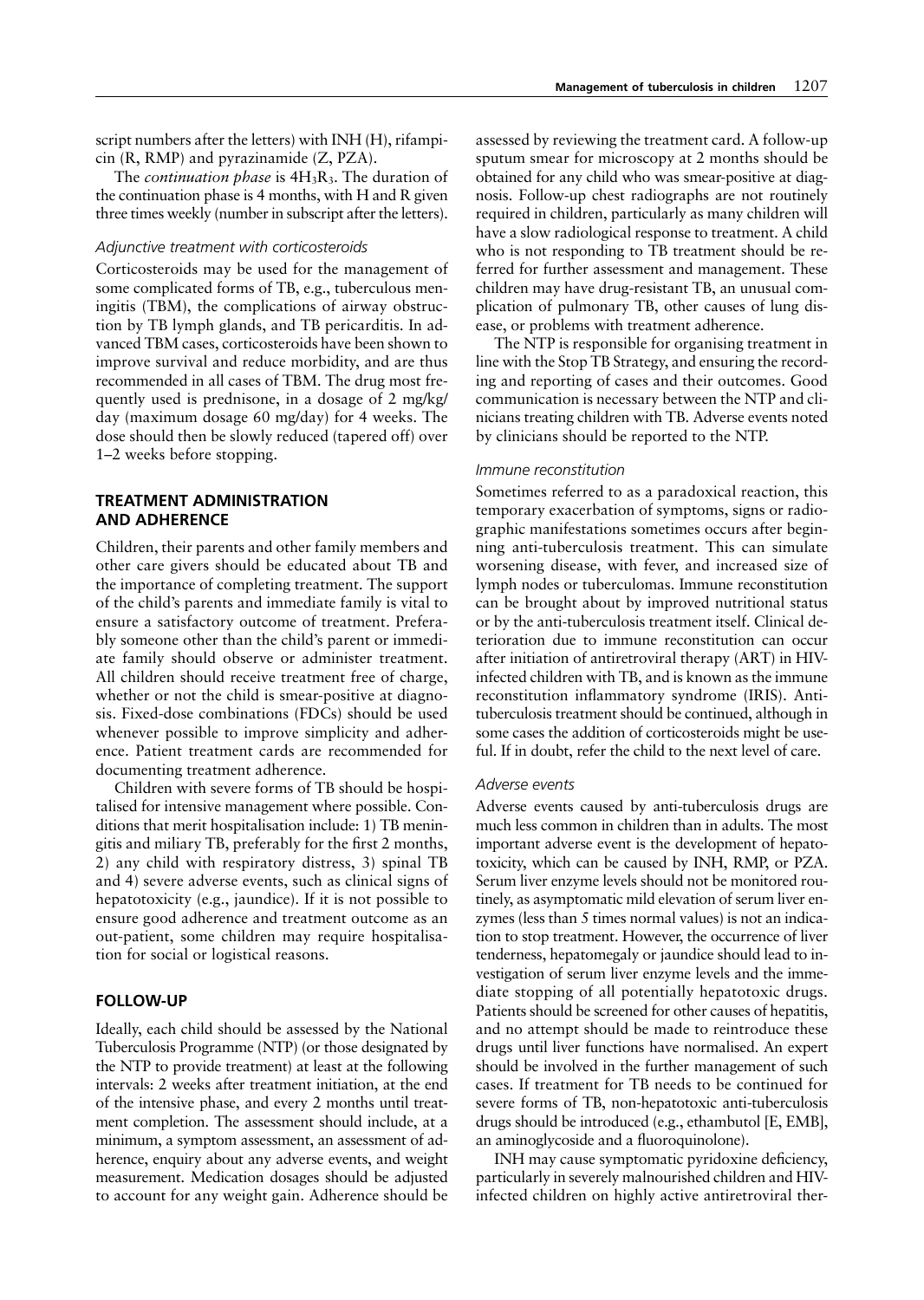apy (HAART). Supplemental pyridoxine (5–10 mg/ day) is recommended in 1) malnourished children, 2) HIV-infected children, 3) breastfeeding infants, and 4) pregnant adolescents.

# **SPECIAL CASES**

# *TB meningitis and miliary TB*

TB meningitis and miliary TB are more common in young children and are associated with high rates of death and disability, particularly if the diagnosis is delayed. It is therefore important to consider these diagnoses in young children as early as possible, especially in children who have a history of contact with an adult with infectious TB.

Miliary or haematogenously disseminated TB has a high risk (60–70%) of meningeal involvement and should therefore be managed similar to TB meningitis. For this reason, many experts recommend that all children with miliary TB (or suspected of having miliary TB) should undergo lumbar puncture to evaluate the presence of meningitis.

Table 3 summarises the commonly recommended regimens for the treatment of TB meningitis. Due to different degrees of drug penetration into the central nervous system (CNS), some experts recommend modifying the standard TB treatment regimen for children. In other forms of EPTB and in smear-positive pulmonary TB, EMB is recommended as the fourth drug. However, as EMB penetrates poorly into the CSF except in the presence of inflamed meninges, streptomycin (S, SM) should replace ethambutol in the initial phase of treatment of meningeal TB. Some experts recommend ethionamide (ETH) as the fourth drug, because ETH crosses both healthy and inflamed meninges. Furthermore, because RMP does not penetrate the uninflamed meninges well and PZA does, some experts recommend continuing PZA for the full 6 months of treatment. On the other hand, some experts recommend a longer duration of continuation phase treatment. Because penetration into the CSF is poor with some drugs, such as RMP and SM, treatment regimens for TB meningitis and miliary TB will most likely benefit from the upper end of the recommended dose ranges (see Table 1).

Corticosteroids (usually prednisone) are recom-

**Table 3** Selected regimens for treatment of TB meningitis in children

| Intensive phase | Continuation phase                   | Reference                                      |
|-----------------|--------------------------------------|------------------------------------------------|
| 2HRZS           | 4HR                                  | WHO (Treatment<br>quidelines)                  |
| 2HRZ(S or Eth)  | 7-10HR                               | American Academy<br>of Pediatrics <sup>4</sup> |
| 6HRZEth         | None (regimen for<br>6 months total) | Donald, 1998 <sup>5</sup>                      |

TB = tuberculosis; H = isoniazid; R = rifampicin; Z = pyrazinamide; S = streptomycin; Eth = ethionamide; WHO = World Health Organization.

mended for all children with TB meningitis in a dosage of 2 mg/kg/day for 4 weeks. The dose should then be slowly reduced (tapered off) over 1–2 weeks before stopping. The dosage of prednisone can be increased to 4 mg/kg/day (maximum 60 mg/day) in the case of seriously ill children because RMP will reduce corticosteroid concentrations, but higher doses carry a risk of greater immune suppression.

All children with suspected or confirmed TB meningitis or miliary TB should be hospitalised initially until their clinical status has stabilised. Children with TB meningitis are at high risk of long-term disability, and will therefore benefit from specialist care where this is available.

#### *Retreatment cases*

In childhood TB cases when anti-tuberculosis treatment has failed or a relapse occurs, every effort should be made to find the most likely cause for the failure of treatment or relapse. Cultures and drug susceptibility testing (DST) should be done in all retreatment cases where possible.

Children who fail Category I treatment should be managed in the same way as adults who fail, with either a Category II or a Category IV regimen, depending on what is known about the risk for MDR-TB in this group of patients. The standard Category II regimen is 2HRZES/1HRZE/5HRE. Category IV regimens are specially designed and may be standardised or individualised. If an adult source case with drug-resistant TB is identified, the child should be treated according to the DST pattern of the source case's strain if an isolate from the child is not available. Two or more new drugs should be added to any retreatment regimen in case of genuine failure of treatment, and the duration of treatment should be not less than 9 months.

#### *Drug-resistant TB*

As far as monoresistance is concerned, resistance to INH and/or RMP is the most important, as these two drugs are the mainstay of current chemotherapy.3 In cases where monoresistance to INH is known or suspected when treatment is initiated, the addition of EMB (to INH, RMP and PZA) as a fourth drug in the intensive phase will probably suffice. The addition of a fluoroquinolone and overall treatment for 9 months should be considered for patients with more extensive disease. Monoresistance to RMP should be treated with INH, EMB and a fluoroquinolone for at least 12–18 months, with the addition of PZA for at least the first 2 months.

MDR-TB is resistance to both INH and RMP, with or without resistance to other anti-tuberculosis drugs. MDR-TB in children is mainly the result of transmission of a MDR *M. tuberculosis* strain from an adult source case, and is therefore often not suspected unless a history of contact with an adult pulmonary MDR-TB case is known. As treatment is difficult, spe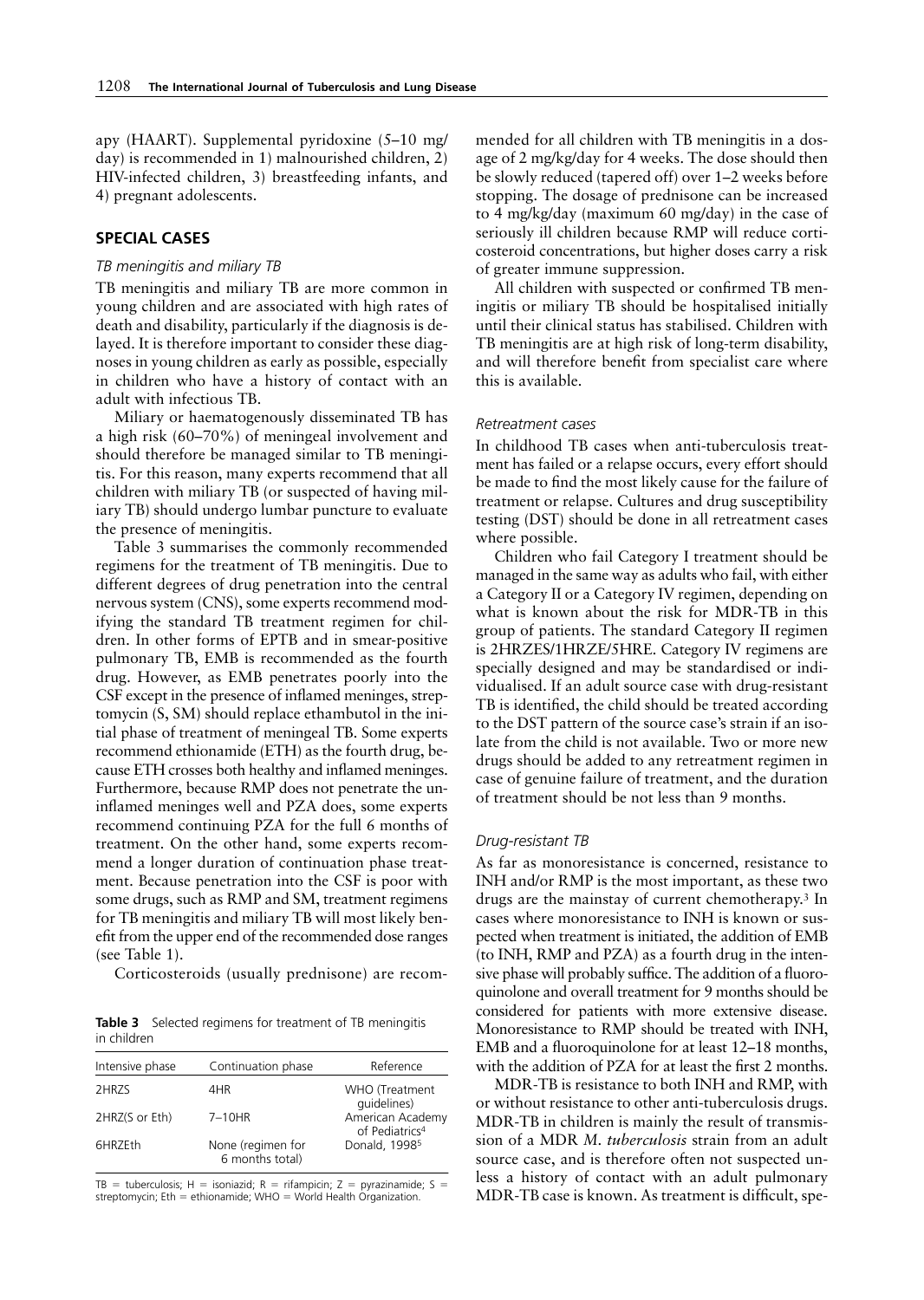cialist referral is advised. Some basic principles of treatment are the following:

- Do not add one drug to a failing regimen
- Treat the child according to the DST pattern (and using the treatment history) of the source case's strain if the child's isolate is not available
- Use at least four drugs that are certain to be effective
- Use daily treatment only, and directly observed treatment is essential
- Counsel the care giver at every visit for support, about adverse events, and the importance of adherence/completion of treatment
- Follow-up is essential—clinical, radiological and with cultures (for any child who had bacteriologically confirmed disease at diagnosis)
- Treatment duration depends on the extent of the disease, but for most cases it will be 12 months or more (or at least 12 months after the last positive culture)

Children with MDR-TB should be treated with the first-line drugs to which they (or their source case) are susceptible, including SM, EMB and PZA. EMB is bactericidal at higher doses, so doses of up to 25 mg/ kg/day should be used in children being treated for MDR-TB. Table 4 summarises the reserve (or secondline) anti-tuberculosis drugs for treatment of MDR-TB in children.

With correct dosing, few long-term adverse events are seen with any of the more toxic second-line drugs in children, including ETH and the fluoroquinolones. Although fluoroquinolones are not approved for use in children in most countries, the benefit of treating children with MDR-TB with a fluoroquinolone may outweigh the risks in many instances.

## *HIV coinfection*

(See also later in the series, Chapter 3, Management of tuberculosis in the HIV-infected child—December issue).

Most current international guidelines recommend

that TB in HIV-infected children should be treated with a 6-month regimen, as in non-HIV-infected children. Where possible, HIV-infected children should be treated with RMP for the entire treatment duration, as higher relapse rates among HIV-infected adults have been found when EMB is used in the continuation phase. Most children with TB, including those who are HIV-infected, have a good response to the 6 month regimen. Possible causes of failure, such as nonadherence to treatment, poor drug absorption, drug resistance and alternative diagnoses, should be investigated in children who are not improving on antituberculosis treatment.

All children with TB and HIV coinfection should be evaluated to determine whether ART is indicated during the course of treatment for TB. Appropriate arrangements for access to ART should be made for patients who meet indications for treatment. Given the complexity of co-administration of anti-tuberculosis treatment and ART, consultation with an expert in this area is recommended before initiation of concurrent treatment for TB and HIV infection, regardless of which disease appeared first. However, initiation of treatment for TB should not be delayed. Children with TB and HIV infection should also receive cotrimoxazole as prophylaxis for other infections.

In HIV-infected children with confirmed or presumptive TB disease, initiation of TB treatment is the priority. However, the optimal timing for initiation of ART during TB treatment is not known. The decision on when to start ART after starting TB treatment involves a balance between the child's age, pill burden, potential drug interactions, overlapping toxicities and possible immune reconstitution inflammatory syndrome versus the risk of further progression of immune suppression with its associated increase in mortality and morbidity. Many clinicians will start ART 2–8 weeks after starting anti-tuberculosis treatment.

**Table 4** Reserve or second-line anti-tuberculosis drugs

|                                                                                                |                                                                                     |                                  | Recommended<br>daily dose                                        |                      |
|------------------------------------------------------------------------------------------------|-------------------------------------------------------------------------------------|----------------------------------|------------------------------------------------------------------|----------------------|
| Reserve (second-line) drug                                                                     | Mode of<br>action                                                                   | Common side effects              | Dose<br>(mg/kg)                                                  | Maximum<br>(mq)      |
| Ethionamide or prothionamide                                                                   | Bactericidal                                                                        | Vomiting, gastrointestinal upset | $15 - 20$                                                        | 1000                 |
| Fluoroquinolones<br>Ofloxacin<br>Levofloxacin<br>Moxifloxacin<br>Gatifloxacin<br>Ciprofloxacin | <b>Bactericidal</b><br>Bactericidal<br>Bactericidal<br>Bactericidal<br>Bactericidal | Arthropathy, arthritis           | $15 - 20$<br>$7.5 - 10$<br>$7.5 - 10$<br>$7.5 - 10$<br>$20 - 30$ | 800<br>1500          |
| Aminoglycosides<br>Kanamycin<br>Amikacin<br>Capreomycin                                        | Bactericidal<br>Bactericidal<br>Bactericidal                                        | Ototoxicity, renal toxicity      | $15 - 30$<br>$15 - 22.5$<br>$15 - 30$                            | 1000<br>1000<br>1000 |
| Cycloserine or terizidone                                                                      | <b>Bacteriostatic</b>                                                               | Psychiatric, neurologicam        | $10 - 20$                                                        | 1000                 |
| Para-aminosalisylic acid (PAS)                                                                 | Bacteriostatic                                                                      | Vomiting, gastrointestinal upset | 150                                                              | 12q                  |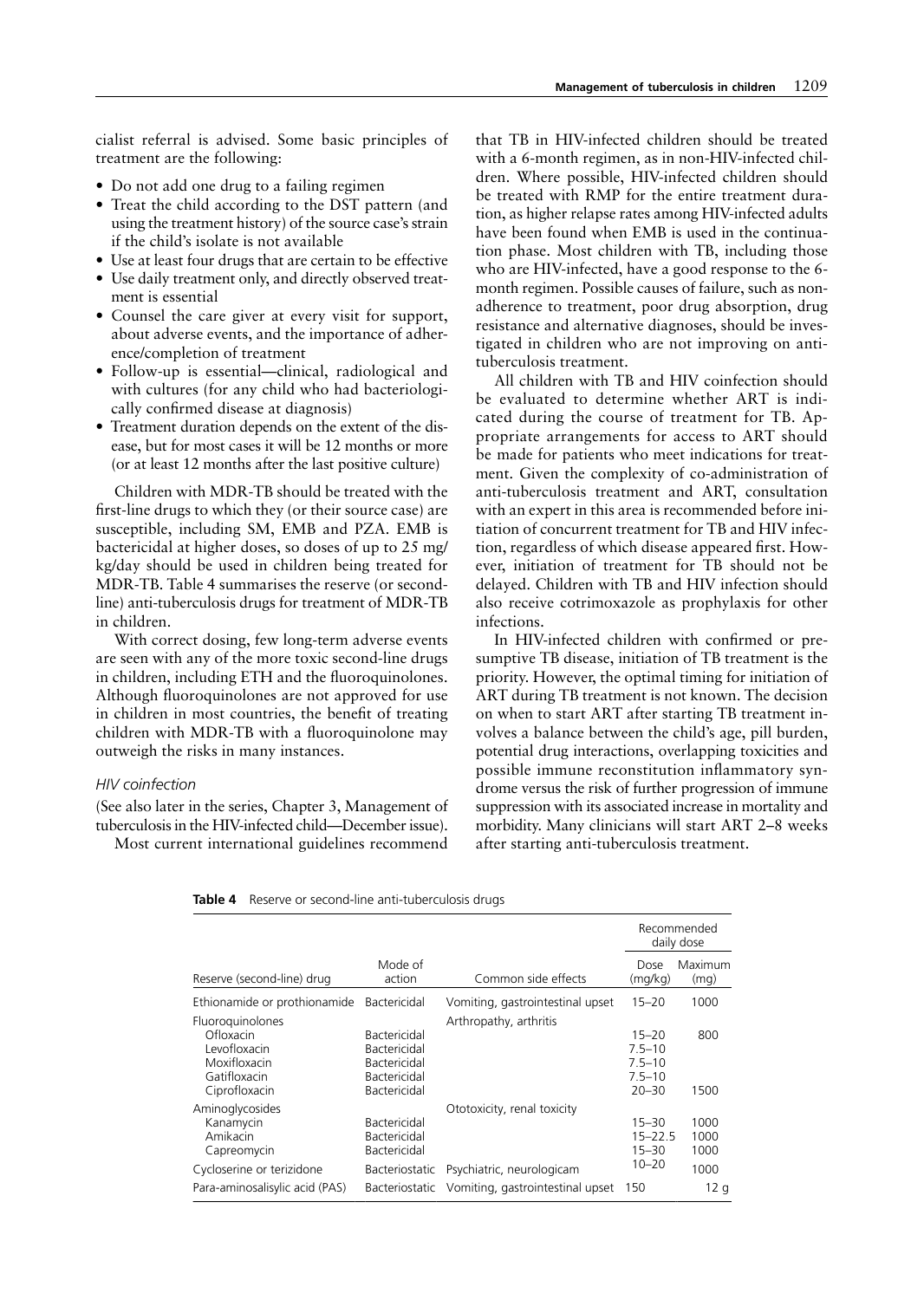#### *References*

- 1 World Health Organization. Treatment of tuberculosis: guidelines for national programmes. 3rd ed. WHO/CDS/TB/2003. 313. Geneva, Switzerland: WHO, 2003.
- 2 World Health Organization. Ethambutol efficacy and toxicity. Literature review and recommendations for daily and intermittent dosage in children. WHO/HTM/TB/2006.365. Geneva, Switzerland: WHO, 2006.
- 3 World Health Organization. Guidelines for the programmatic management of drug-resistant tuberculosis. WHO/HTM/TB/2006. 361. Geneva, Switzerland: WHO, 2006.
- 4 American Academy of Pediatrics. Tuberculosis. In: Pickering L K, ed. Red Book: 2003 Report of the Committee on Infectious Diseases. 26th ed. Elk Grove Village, IL, USA: American Academy of Pediatrics, 2003: 642–660.
- 5 Donald P R, Schoeman J F, Van Zyl L E, De Villiers J N, Pretorius M, Springer P. Intensive short course chemotherapy in the management of tuberculous meningitis. Int J Tuberc Lung Dis 1998; 2: 704–711.

#### *Suggested reading*

#### *General*

- American Academy of Pediatrics. Tuberculosis. In: Pickering L K, ed. Red Book: 2003 Report of the Committee on Infectious Diseases. 26th ed. Elk Grove Village, IL, USA: American Academy of Pediatrics; 2003: 642–660.
- Driver C R, Munsiff S S, Li J, Kundamal N, Osahan S S. Relapse in persons treated for drug-susceptible tuberculosis in a population with high coinfection with human immunodeficiency virus in New York City. Clin Infect Dis 2001; 33: 1762–1769.
- Espinal M A, Reingold A L, Perez G, et al. Human immunodeficiency virus infection in children with tuberculosis in Santo Domingo, Dominican Republic: prevalence, clinical findings, and response to antituberculosis treatment. J Acquir Immune Defic Syndr Hum Retrovirol 1996; 13: 155–159.
- Graham S M, Daley H M, Banerjee A, Salaniponi F M, Harries A D. Ethambutol in tuberculosis: time to reconsider? Arch Dis Child 1998; 79: 274–278.
- Hesseling A C, Werschkul H, Westra A, et al. The clinical features and outcome of confirmed tuberculosis (TB) in human immunodeficiency virus (HIV) infected children. Int J Tuberc Lung Dis 2002; 6 (Suppl 1): S181.
- Hong Kong Chest Service/British Medical Research Council. Controlled trial of 2, 4, and 6 months of pyrazinamide in 6-month, three-times-weekly regimens for smear-positive pulmonary tuberculosis, including an assessment of a combined preparation of isoniazid, rifampin. Am Rev Respir Dis 1991; 143: 700–706.
- Enarson D, Rieder H, Arnadottir T, Trébucq A. Management of tuberculosis: a guide for low income countries. 5th ed. Paris, France: International Union Against Tuberculosis and Lung Disease, 2005.
- Jindani A, Nunn A J, Enarson D A. Two 8-month regimens of chemotherapy for treatment of newly diagnosed pulmonary tuberculosis: international multicentre randomised trial. Lancet 2004; 364: 1244–1251.
- Schaaf H S, Beyers N, Gie R P, et al. Respiratory tuberculosis in childhood: the diagnostic value of clinical features and special investigations. Pediatr Infect Dis J 1995; 14: 189–194.
- Te Water Naude J M, Donald P R, Hussey G D, et al. Twice weekly vs. daily chemotherapy for childhood tuberculosis. Pediatr Infect Dis J 2000; 19: 405–410.
- Trébucq A. Should ethambutol be recommended for routine treatment of tuberculosis in children? A review of the literature. Int J Tuberc Lung Dis 1997; 1: 12–15.
- World Health Organization. TB/HIV: a clinical manual. 2nd ed. WHO/HTM/TB/2004.329. Geneva, Switzerland: WHO, 2004.
- World Health Organization. Treatment of tuberculosis: guidelines

for national programmes. WHO/CDS/TB/2003.313. 3rd ed. Geneva, Switzerland: WHO, 2003.

- World Health Organization. Hospital care for children. Guidelines for the management of common illnesses with limited resources. Geneva, Switzerland: WHO, 2005.
- World Health Organization. Guidelines for the programmatic management of drug-resistant tuberculosis. WHO/HTM/TB/ 2006.361. Geneva, Switzerland: WHO, 2006.
- World Health Organization. Antiretroviral therapy of HIV infection in infants and children in resource-limited settings: towards universal access. Recommendations for a public health approach. Geneva, Switzerland: WHO, 2006.
- World Health Organization. Ethambutol efficacy and toxicity. Literature review and recommendations for daily and intermittent dosage in children. WHO/HTM/TB/2006.365. Geneva, Switzerland: WHO, 2006.

#### *TB meningitis and miliary TB*

- American Academy of Pediatrics. Tuberculosis. In: Pickering L K, ed. Red Book: 2003 Report of the Committee on Infectious Diseases. 26th ed. Elk Grove Village, IL, USA: American Academy of Pediatrics, 2003: 642–660.
- Bobrowitz I D. Ethambutol in tuberculous meningitis. Chest 1972; 61: 629–632.
- Donald P R, Schaaf H S, Schoeman J F. Tuberculous meningitis and miliary tuberculosis: the Rich focus revisited. J Infection 2005; 50; 193–195.
- Donald P R, Seifart H I. Cerebrospinal fluid concentrations of ethionamide in children with tuberculous meningitis. J Pediatr 1989; 115: 483–486.
- Escobar J A, Belsey M A, Duenas A, et al. Mortality from tuberculous meningitis reduced by steroid therapy. Pediatrics 1975; 56: 1050–1055.
- Girgis N I, Farid Z, Kilpatrick M E, et al. Dexamethasone adjunctive treatment for tuberculous meningitis. Pediatr Infect Dis J 1991; 10: 179–183.
- Gundert-Remy U, Klett M, Weber E. Concentration of ethambutol in cerebrospinal fluid in man as a function of the non-proteinbound drug fraction in serum. Eur J Clin Pharmacol 1973; 6: 133–136.
- Hughes I E, Smith H, Kane P O. Ethionamide: its passage into the cerebrospinal fluid of man. Lancet 1962; 1: 616–617.
- Humphries M J. Management of tuberculous meningitis. Thorax 1992; 47: 577–581.
- Phuapradit P, Vejjajiva A. Treatment of tuberculous meningitis: role of short-course chemotherapy. Quart J Med 1987; 62: 249–258.
- Place V A, Pyle M M, De la Huerga J. Ethambutol in tuberculous meningitis. Am Rev Respir Dis 1969; 99: 783–785.
- Schoeman J F, Van Zyl L E, Laubscher J A, et al. Effect of corticosteroids on intracranial pressure, computed tomographic findings and clinical outcome in young children with tuberculous meningitis. Pediatrics 1997; 99: 226–231.
- Woo J, Humphries M, Chan K, O'Mahoney G, Teoh R. Cerebrospinal fluid and serum levels of pyrazinamide and rifampicin in patients with tuberculous meningitis. Curr Therapeutic Res 1987; 42: 235–242.
- World Health Organization. Treatment of tuberculosis. Guidelines for national programmes. Third edition, 2003. WHO/CDS/ TB/2003.313

#### *Drug-resistant TB*

- Kritski A L, Marques M J, Rabahi M F, et al. Transmission of tuberculosis to close contacts of patients of multidrug-resistant tuberculosis. Am J Respir Crit Care Med 1996; 153: 331–335.
- Mukherjee J S, Joseph J K, Rich M L, et al. Clinical and programmatic considerations in the treatment of MDR-TB in children: a series of 16 patients from Lima, Peru. Int J Tuberc Lung Dis 2003; 7: 637–644.